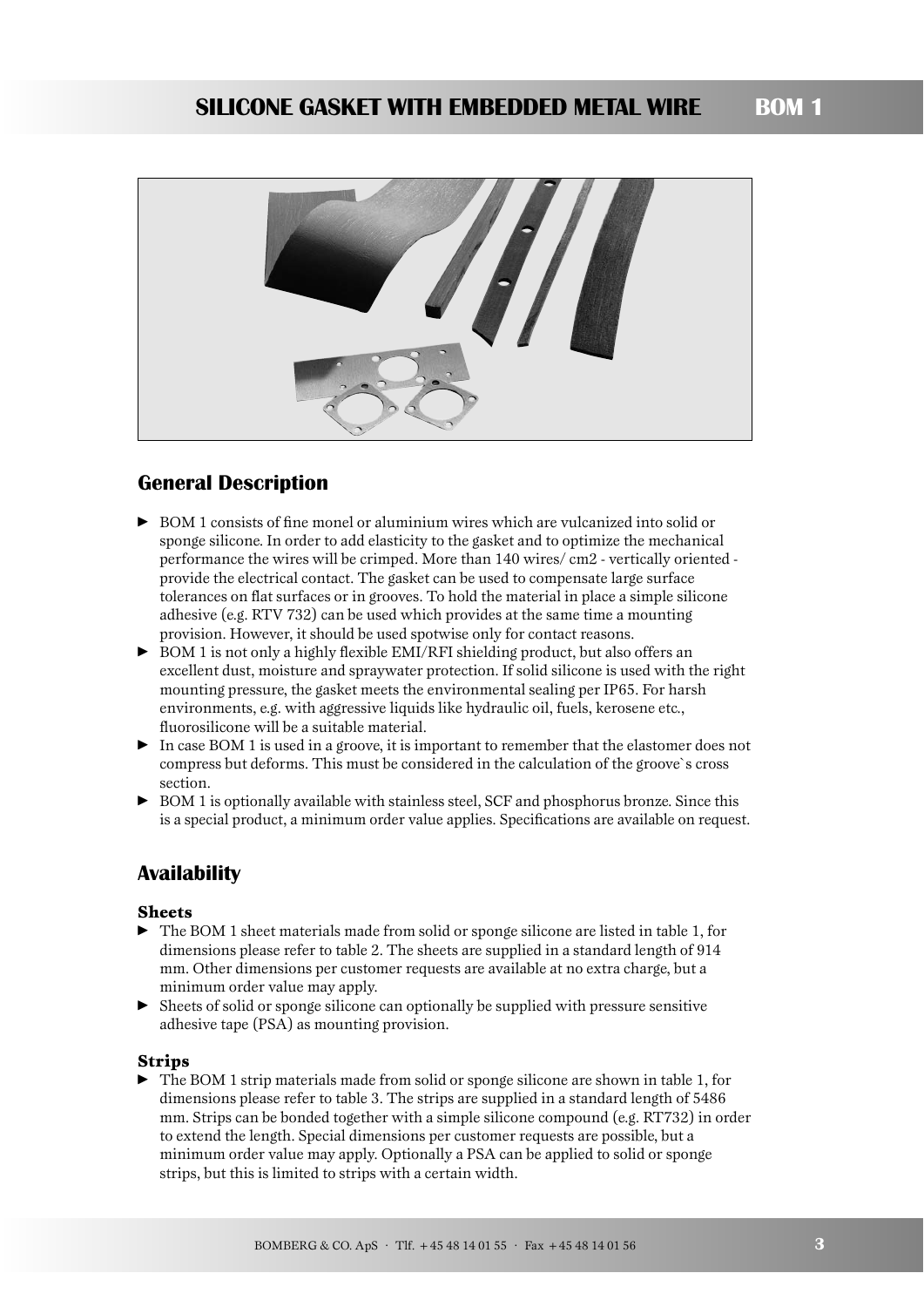### **Die-cut parts**

- $\blacktriangleright$  To form a uniform gasket, BOM 1 material can be die-cut to customer specifications. When selecting material and thickness, the following should be considered:
	- Diameter on bolt holes should not be less than the thickness of the material.
	- Minimum hole distance from the edge of gasket should not be less than the material thickness. If this is not possible, a U-slot can be used instead.
	- Compression stops used in the bolt holes prevent the material from being damaged, as the recommended compression of the material is thus limited.



#### **Connector gaskets**

- Connector gaskets will be die-cut from material as listed in the tables on page 39 to 43.

### **O-rings**

- Uniform O-rings in different sizes will be die-cut from sheet material as listed in table 1. Please note that the cross section is rectangular. Customer specified parts are welcome.



Cross section

- O-rings with a large diameter can be made by bonding strip material together with a silicone compound (e.g. RTV 732), however, please be aware of the wire orientation when using this method.

# **Shielding Performance**

► BOM 1 Sheet gasket



▶ BOM 1 Strips and rings

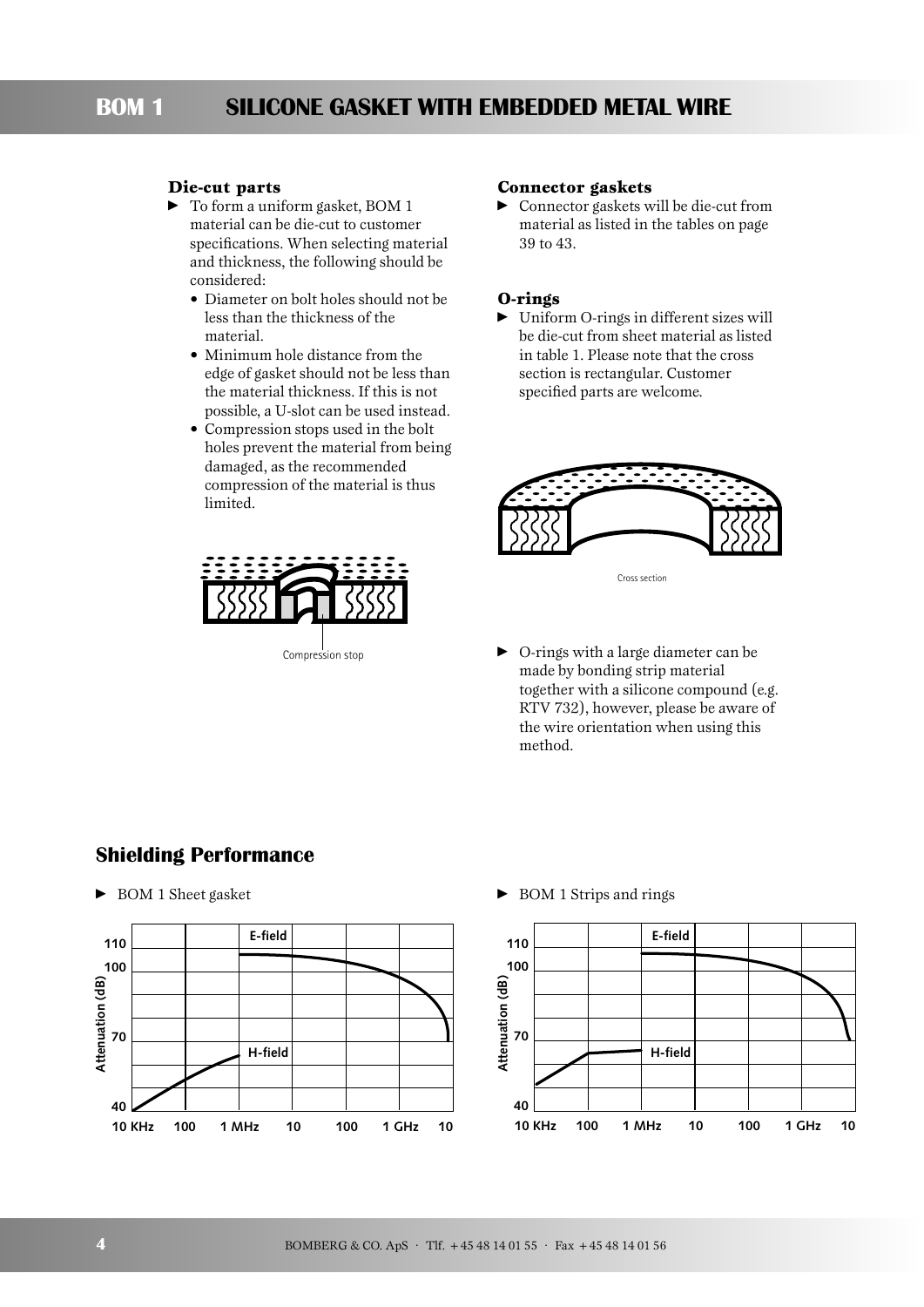#### **BOM 1 SILICONE GASKET WITH EMBEDDED METAL WIRE**

### **Compression Force**

• To reach the above stated shielding effectiveness, it is recommended to compress the gasket by 10-25%. With this mechanical compression, the material is used within its elastic limits. To avoid a damage of the material by overpressure, compression stops can be inserted.

### **Applications**

- All industrial equipment, avionics and aerospace, radioelectronics, radar, communications, computer, instruments, display systems, digital equipment and military.

# **Specifications**

#### **Monel:**

- $\triangleright$   $\emptyset$  0,11  $\pm$  0,01 mm
- ► QQ-N-281-B

### **Aluminium:**

- $\triangleright$   $\emptyset$  0,13  $\pm$  0,01 mm
- AMS-4182, alloy 5056

#### **Solid silicone:**

- $\blacktriangleright$  ZZ-R-765
- $\blacktriangleright$  30 shore
- $\blacktriangleright$  Temperature range -57° to + 260°C

#### **Sponge silicone:**

- $\blacktriangleright$  AMS-3195
- $\blacktriangleright$  Temperature range -62° to + 204°C

#### **Colour:**

- **•** Grey for silicone
- ► Blue for fluorosilicone

# **Mechanical Tolerances**

### **Sheets solid and sponge:**

- $\blacktriangleright$  Height  $0,80-6,35$  mm:  $\pm 0,25$  mm
- $\blacktriangleright$  Width 19,05-228,60 mm:  $\pm$  5,00 mm

#### **Strips solid:**

- $\blacktriangleright$  Height  $1,57-6,35$  mm:  $\pm 0,25$  mm
- $\blacktriangleright$  Width  $1,57-6,35$  mm:  $\pm 0,38$  mm
- $\blacktriangleright$  Height 6,50-12,70 mm:  $\pm$  0,38 mm
- $\blacktriangleright$  Width 6,50-12,70 mm:  $\pm$  0,51 mm

#### **Strips sponge:**

- $\blacktriangleright$  Height  $2,36-6,35$  mm:  $\pm 0,38$  mm
- $\blacktriangleright$  Width  $2,36-6,35$  mm:  $\pm 0.51$  mm
- $\blacktriangleright$  Height 6,50-12,70 mm:  $\pm$  0,51 mm
- $\blacktriangleright$  Width 6,50-12,70 mm:  $\pm$  0,76 mm

# **Material Code**

| Table 1: Material                    | Composition                  |               |  |  |
|--------------------------------------|------------------------------|---------------|--|--|
|                                      | <b>Sheets</b>                | <b>Strips</b> |  |  |
| Solid silicone with monel wire       | $1213 -$                     | $1212  xxxx$  |  |  |
| Sponge silicone with monel wire      | $1313 -$                     | $1312 -$ xxx  |  |  |
| Solid fluorosilicone with monel wire | $1413 -$ xxx                 | $1412  xxx$   |  |  |
| Solid silicone with alu-wire         | $1223  \overline{\text{xx}}$ | $1222  xxx$   |  |  |
| Sponge silicone with alu-wire        | $1323  xxx$                  | $1322 - xxx$  |  |  |